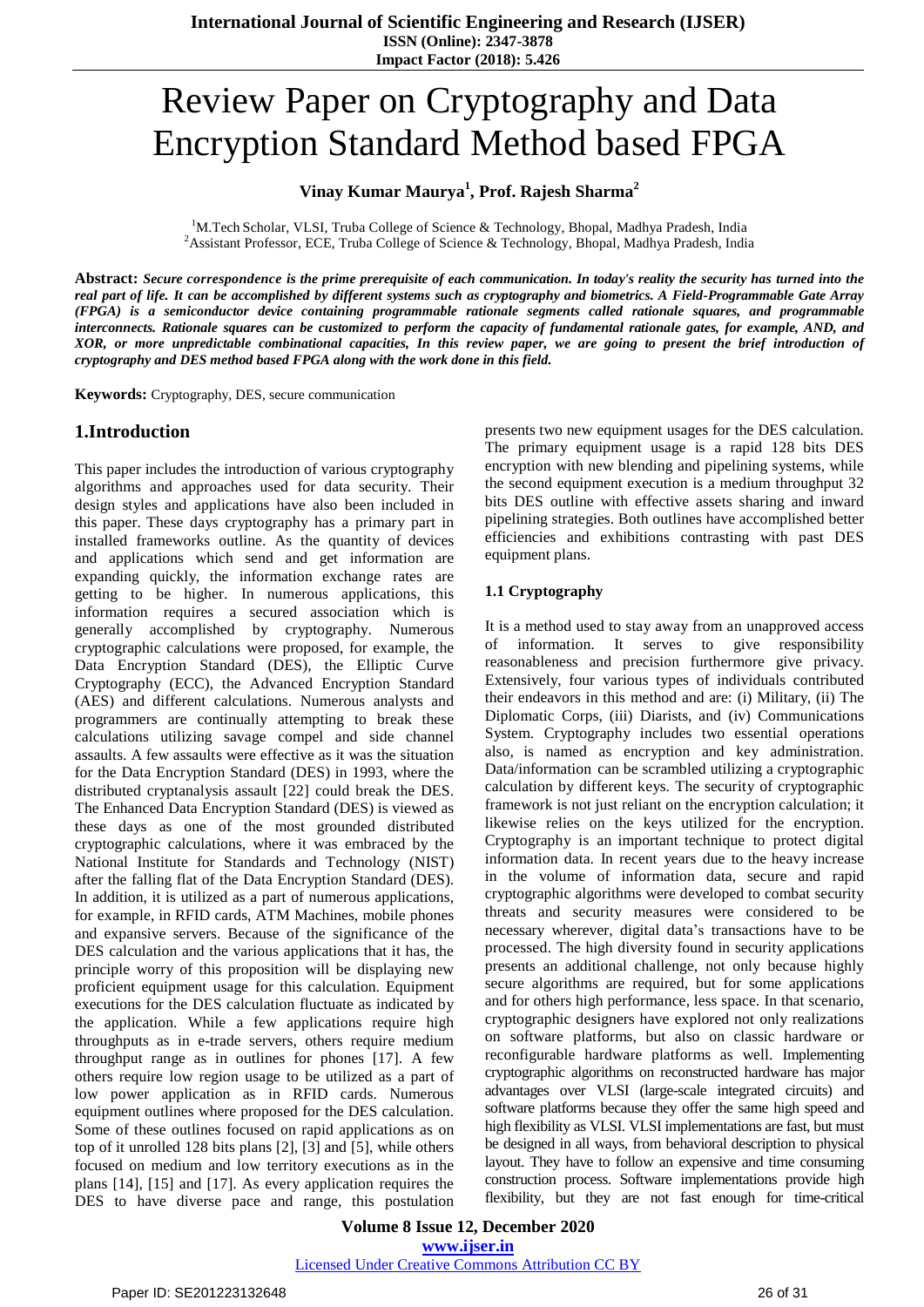applications. Reusable devices, on the other hand, are attractive because VLSI reduces design and manufacturing time and cost. In addition, they provide high potential for reproduction and experimentation on multiple structures or for multiple modifications of a single structure. Among the various cryptographic algorithms, the most popular example in the field of symmetric ciphers is the Data Encryption Standard (DES) algorithm [1, 2], developed by IBM in the mid-seventies. The DES algorithm consists of logical operations, permutations, alternatives, shift operations, and many bit-level operations. Platform: Reusable hardware using software [1–5], VLSI [4– and] and FPGA devices [9–13, [, 14]. In this paper we present an efficient and compact DES architecture designed specifically for reusable hardware platforms. The DES implementation presented in this paper differs from other previous works in the following areas: it uses an eight DES S-box parallel structure, resulting in no significant encryption / decryption paths.

These key ranges are constantly protected from programmers and are called mystery keys. Keys play an important role in the encryption process, which is a fundamental part of cryptography [31]. Because of channel debilitations now and then the transmitted information and/or key may get tainted. On the off chance that it is somewhat changed or debased, the information won't be recouped; along these lines, key should be transported over the secured channel. The recurrence of utilization of a cryptographic key dependably has an immediate relationship to how regularly the key ought to be changed. Encryption calculations can be hacked by using supercomputer which gives quick speed and permits the programmer to utilize more changes and blends in a predetermined time. Cutting edge time relies on remote correspondence and very nearly all the electronic stores are being done on the web. With a specific end goal to secure the same and keep up the clients' security; cryptography is the best arrangement because of their better reaction even in the vicinity of admonitory. For better security, either more number of keys is utilized or the length of the existing keys is expanded. In both the methodologies the overheads are expanded, consequently, the best thought is to utilize subkeys. Sub-keys are utilized just for such hubs which are assaulted by the programmer.

The sub keys are constantly gotten from the fundamental key which helps in diminishing the overheads. The fundamental cryptographic model has been appeared in figure 1.1. It includes encryption and unscrambling area; at first, the information has been scrambled by the assistance of key and further transmitted over the web. At last, it has been gotten and the scrambled information is decoded with the assistance of same or distinctive key. The key is any worth and/or word and is utilized as a part of both the areas for encryption also, unscrambling reason.





Following are two types of key-based encryption algorithms which are: symmetric and asymmetric algorithms. Symmetric algorithms use the same key for encryption and

decryption, whereas asymmetric algorithms use different keys for encryption and decryption.

#### **1.2 Need of Cryptography**

As every one of the associations, for example, banks, railroad, military, telecom, and so on depends upon remote methodologies and are interested in all the PC and the systems (LAN, MAN and WAN). Their exchange of trusts, data and information all are done on the web. Secured financing also, E-sends are the real prerequisite of all the above said associations; in this way, it is exceptionally crucial to shield the information from the interlopers. Electronic information move is utilized as a part of all the present applications and it incorporates the security of ATM cards, PC passwords, and electronic trade. Passwords are bad so far for the assignment [32] because of their short range; in this manner, cryptography has wide future on the grounds that this procedure can have the capacity to with stand against the different assaults.

#### **1.3 Key Terms Used in Cryptography**

**Encryption Algorithm** is a system to change over the plain content into the figure content with the assistance of symmetric and/or deviated keys. Ciphertext is a structure which can't be effortlessly comprehended by unapproved individuals.

**Cryptosystem** is equipment or programming execution of cryptography is that changes a message to ciphertext and back to plaintext. A cryptosystem comprises of three calculations: one for key era, one for encryption, [33] and one for unscrambling. The term figure (now and again figure) is regularly used to allude to a couple of calculations, one for encryption and one for unscrambling. Cryptosystem is frequently utilized when the key era calculation is essential.

**Cryptanalysis** is a practice of obtaining plaintext from ciphertext without a key or breaking the encryption. Cryptanalysis refers to the study of ciphertext, ciphers or cryptosystems with an aim to find infirmity that will permit retrieval of the plaintext from the ciphertext, without necessarily knowing the key or the algorithm. This is known as breaking [31] the cipher, ciphertext, or cryptosystem.

**Ciphertext** is the information in encoded or unintelligible configuration. Plaintext is the thing that you have before encryption, and ciphertext is the encoded result. The term figure is some of the time utilized as an equivalent word for ciphertext, however it all the more legitimately means the strategy for encryption as opposed to the outcome. Cryptology is the investigation of both cryptography and cryptanalysis.

**Encipher** is the demonstration of changing information into a mixed up organization. Encipher is the demonstration of changing information into a decipherable organization in a manner that the examination of archives written in antiquated dialects, where the dialect is obscure, or information of the dialect has been lost. Key Secret is an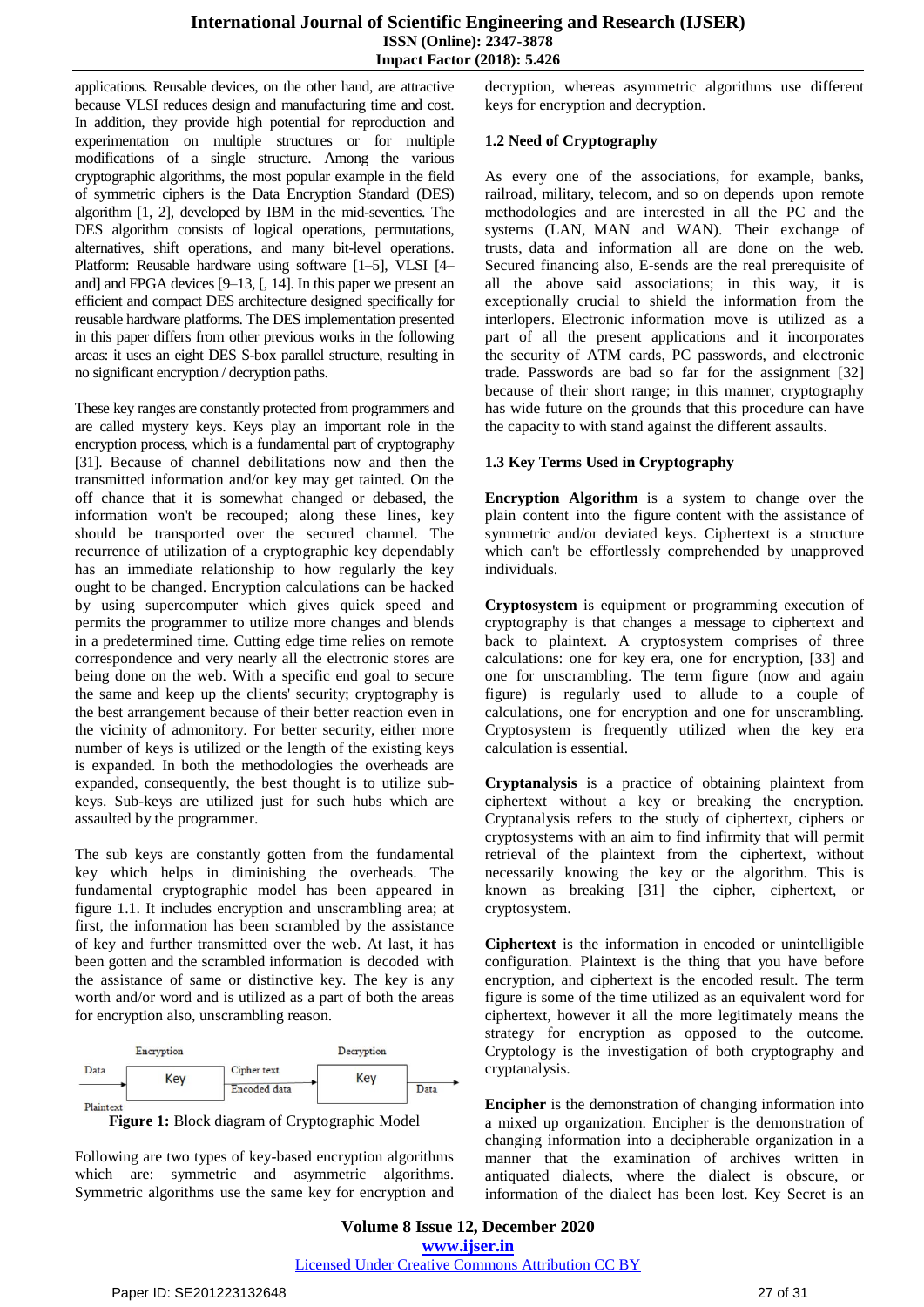#### **International Journal of Scientific Engineering and Research (IJSER) ISSN (Online): 2347-3878 Impact Factor (2018): 5.426**

arrangement of bits and guidelines that represents the demonstration of encryption and unscrambling. The keys should be ensured as they are being transmitted keeping in mind they are being put away on every workstation and server. The keys [33] should be created, wrecked, and recuperated legitimately. Key administration can be taken care of through manual or programmed forms.

The classification of data that cryptography can give is helpful not just to the genuine purposes of averting data wrongdoings e.g. the robbery of competitive advantages or unapproved exposure of delicate restorative records additionally for illegitimate purposes e.g., protecting from law implementation authorities a discussion between two terrorists wanting to bomb a building. With a specific end goal to accomplish the same one can utilize two procedures, (i) one can utilize imperceptible ink for composing the message or can send the message through the private individual, and (ii) utilization of logical methodology called "Cryptography". The crucial and established undertaking of cryptography is to give privacy by encryption routines. It is utilized as a part of uses present in innovatively propelled social orders; it incorporates the security of ATM cards, PC passwords, furthermore, electronic trade. In any case, the most perceived type of cryptography is its utilization enciphers and unravels data, along these lines keeping its substance made preparations for unapproved divulgence. There are two classes of key- based encryption calculations: symmetric and awry calculations. Symmetric calculations utilize the same key for encryption and decoding, while deviated calculations use diverse keys for encryption and decoding. Preferably it is infeasible to register the unscrambling key from the encryption key.



**Figure 2:** Block diagram of secured communication

#### **1.4 Data Encryption Standard**

During early 1970's, IBM developed Data Encryption Standard as a symmetric-key cryptography algorithm. This algorithm was adopted by the National Institute of Standard and Technology (NIST) in 1977, where it was published in the Federal Information Processing Standard (FIPS) Publication 46 [20]. The DES consists of 64 bits data block with key size of 56 bits, where 16 encryption rounds will be applied to the data to complete the encryption process.



**Figure 3:** DES Algorithm

The DES algorithm starts to fail after several published brute force attacks. The linear cryptanalysis attack [22] could break the DES and made it insecure algorithm. The NIST started to search for another algorithm to replace the DES, where the Rijndael cipher was selected as the new Advanced Encryption Standard (AES).

#### **1.5 Types of Ciphers**

**Substitution Cipher** It is the one in which the letter of plaintext are supplanted by other letter or by numbers or images such process are known as substitution procedures [35]. There is different substitution procedures are as per the following:

**Caser Cipher**: It has been found by Julius Caser. The Caesar figure includes supplanting every letter of the letters in order with the letter standing three places further down the letters in order.

#### **Mono alphabetic Cipher:**

In mono alphabetic figure the figure content can be any stage of the 26 alphabetic.

**Transposition Cipher** In the transposition strategies are altogether different sort of performing so as to map is accomplished some kind of stage on the plaintext letters. This strategy is alluded as transposition figures. The easiest such figure is the rail wall strategies in which plaintext is composed in corner to corner and afterward read off as a succession of columns [31, 35]. In a transposition figure, stage is utilized, implying that letters are mixed. The key decides the positions that the characters are moved to, as showed.

# **2. Literature Review**

Information Encryption Standard (DES) is the most surely understood cryptographic system in history [1]. It starts with the work of Feist el at IBM in the mid 1970s and coming full circle in 1977 with the appropriation as a U.S. Government Information Processing Standard for encoding unclassified data. The most striking advancement in the historical backdrop of cryptography came in 1976 when Diffie and Hellman distributed an exchange [2]. Prior to the cutting edge period, cryptography was concerned exclusively with message classification i.e. encryption transformation of messages from the fathomable structure into a tremendous one and back again at the flip side, rendering it mixed up without mystery information. In late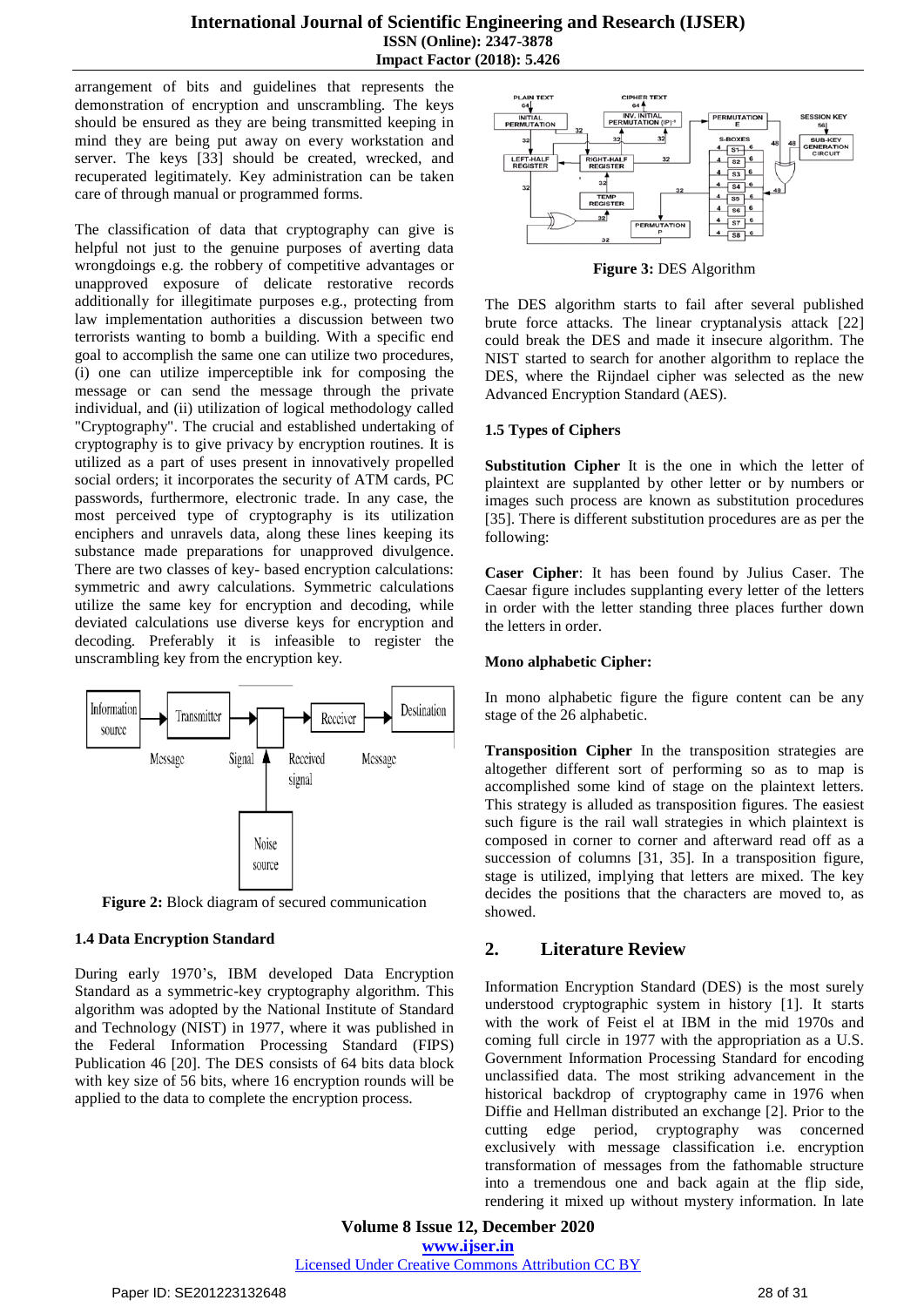decades, the field has extended past classification worries to incorporate methods for verification, advanced marks, intuitive proofs, and secure calculation.

Ruth M. Davis [3] gives an equipment implementable calculation to enciphering information, which has been embraced as a Federal standard to give an abnormal state of cryptographic insurance against different assaults.

Whitfleld Diffie et. al [4] portrays cryptographic innovation, which inspects the powers driving open advancement of cryptography. The paper depicts how one can secure the message over the phone lines.

Ingrid Verbauwhede [5] portrayed Security and Performance Optimization of a New DES Information Encryption Chip. Novel CAD instruments are utilized at diverse strides as a part of the outline process for reproduction. The outcome is a solitary chip of 25 mm in 3-pm twofold metal CMOS. Usefulness tests demonstrate that a clock of 16.7 MHz can be connected, which implies that a 32-Mbit/s information rate can be accomplished for every one of the eight byte modes.

James E. Katz [6] gives Social Aspects of Telecommunications Security Policy that depicts a framework that offers a mixed bag of helpful and effective administrations while meeting the honest to goodness necessities of the person for protection and of society for security.

H. Bonnenbergt [7] portrayed the VLSI execution of another square figure. The chip that runs with a most extreme clock recurrence of 33 MHz allowing an information change rate of more than 55 Mbits/s performs information encryption and unscrambling in a solitary equipment unit.

K.H. Mundt [8] introduced superscript ASIC innovation that encouraged another device family for information encryption in which semi-custom cell-based ASIC innovation is portrayed to get 100Mbits/s encryption speed on silicon applying 1 micron configuration rules.

C. Boyd [9] gives the advanced information encryption in which proposed standard for computerized marks in view of RSA were presented. A. Curigert portrays VINCI: VLSI Implementation of the new mystery key piece Cipher IDEA. VINCI's IDEA head silicon acknowledgment coordinates rapid encryption and unscrambling, far reaching key administration capacities, what not institutionalized figure methods of operation in their customary and rapid adjusted renditions.

R. Zimmermann et. al. [10] gives a 177 Mb/s VLSI execution of the International Data Encryption Algorithm in which the VLSI chip actualizes information encryption and decoding in a solitary equipment unit. Immeasurably imperative institutionalized methods of operation of piece figures, for example, ECB, CBC, CFB, OFB, and MAC, are bolstered. Additionally, with a framework clock recurrence of 25 MHz the device allows an information change rate of more than 177 Mb/s.

Stefan Wolter [11] gives the IDEA's execution building design that incorporates a simultaneous individual test in view of a mod3 buildup code self-checking framework. It permits the recognition of changeless and transitory single and various piece blunders in the IDEA information way. Thus it gives the protected aversion of flawed scrambled or decoded information. Seung-Jo Han [12] portrays the enhanced DES calculation in which a 96-bit information square is separated into three 32-bit sub-pieces to build the Unicity Distance (UD) by performing distinctive functions on each of the sub-square.

Hassina Guendouz et. al. [13] depicts quick model of a quick information encryption standard with trustworthiness handling for cryptographic applications. It actualizes the DES calculation in the same silicon territory with rapid execution in view of VHDL details K. Wong gives a solitary chip FPGA usage of the Data Encryption Standard (DES) calculation depicting the DES calculation is secured in a solitary chip FPGA by stacking the arrangement information into the chip amid the instatement cycle. When the key is stacked, it is secured inside the chip.

K. Wong [14] performed change area investigation of DES calculation by utilizing instrument. DES can be viewed as Non Linear Feedback Shift Register (NLFSR) with info and for pseudo- irregular succession examination were connected to S-Boxes in DES. They broke down the properties of S-Boxes of DES under diverse changes. They demonstrated that out of 32 capacities from GF(26) to GF(2) connected with eight S-Boxes, around two-third of them had maximal straight compass of 63 and the staying 33% had straight compasses more noteworthy than or equivalent to 57. They have additionally demonstrated that for each of the 32 capacities, broadened hadamard change spectra have the same circulations as that of hadamard change spectra of that capacity.

M.P. Leong [15] portrayed somewhat serial execution of the International Data Encryption Calculation (IDEA) utilizing a novel piece serial building design to perform augmentation modulo 216 by having insignificant measure of equipment. They additionally proposed new criteria that can be considered for the configuration of piece figure calculations: i) bigger straight compass for every segment capacity, ii) the same ghastly conveyance for all broadened Hadamard changes concerning the Hadamard changes.

R. G. Sixel et. al. [16] depicts an abnormal state dialect usage of the DES and bit-cut structural planning. This execution had two targets: (i) testing the entire calculation preceding a VHDL depiction for future amalgamation, and (ii) by making DES accessible for different applications requiring a product usage. Teo Pock Chueng [17] gives execution of pipelined DES utilizing Alter CPLD. The construction modeling contains of three primary parts, DES module, pipeline module and control unit module. Four portions pipeline is utilized as a part of this building design to blast the throughput of DES and Alter Equipment Description Language (AHDL) is utilized to actualize the pipelined DES plan for better yield. It permits element circuit specializations which depend on a particular key and mode. At the point when these are consolidated with a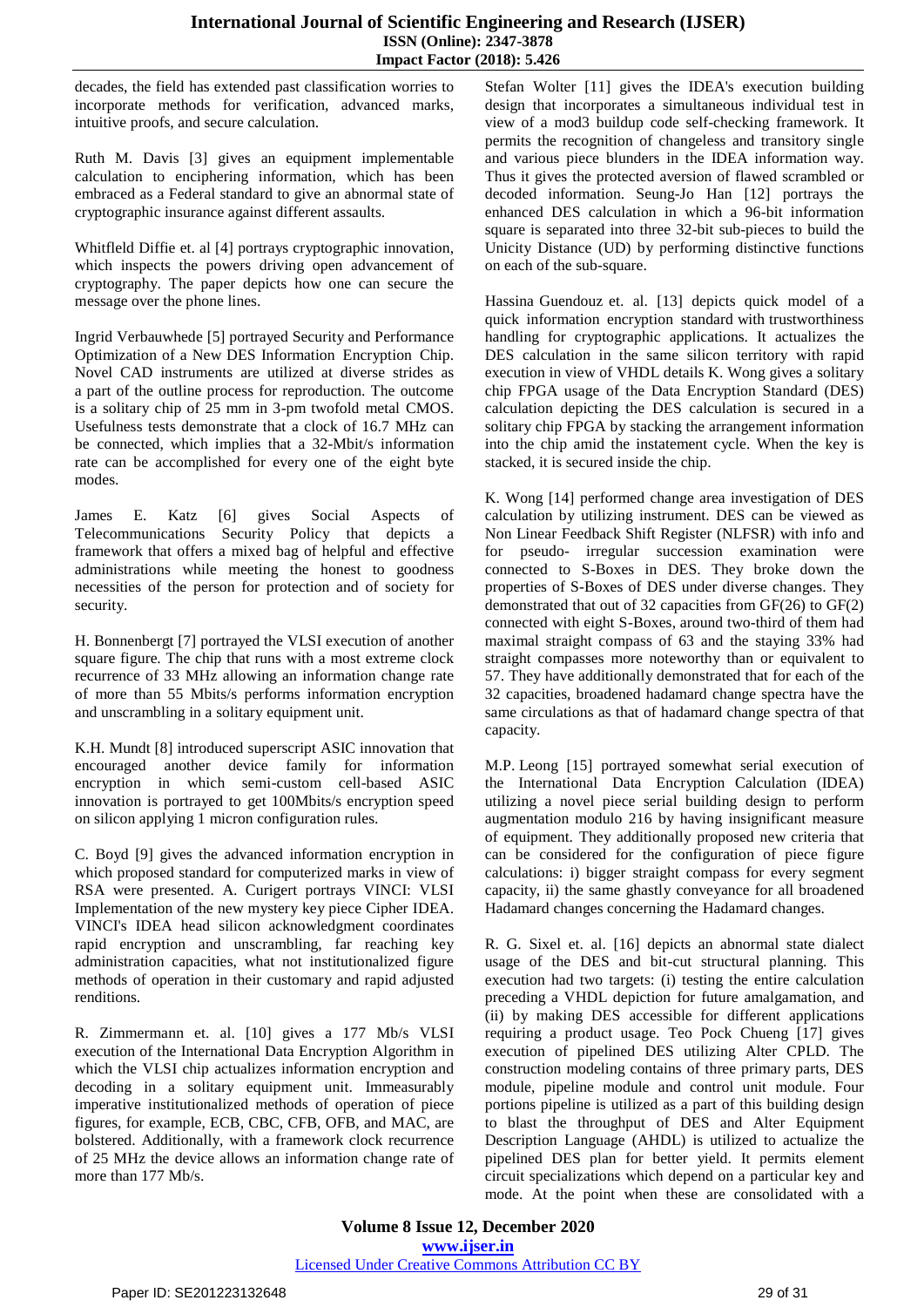#### **International Journal of Scientific Engineering and Research (IJSER) ISSN (Online): 2347-3878 Impact Factor (2018): 5.426**

velocity proficient format, the outcome is a throughput of over 10 Gbits for every second.

Yeong-kanglai et. al. [18] spoke to the VLSI structural engineering outline and execution for two fish square figure. In this paper the two's security fish encryption calculation was expanded by utilizing circle collapsing procedures with effective equipment mapping. Touriaarich gives equipment usage of the information encryption standard in electronic code book mode (ECB) utilizing equipment depiction dialect VHDL.

Toby Schaffer et. al. [19] depicts an incorporated outline of Advanced Encryption Standard (AES). This system is utilized to make it low multifaceted nature structural engineering and aides in sparing the equipment asset in the usage of AES. It is the systems utilizing Random number generator utilizing the repeat lattices and a fourfold vector. It gives information encryption at two levels and subsequently security against crypto investigation is accomplished at moderately low computational overhead utilizing the mod capacity

Cameron Patterson [20] gives superior DES encryption in Vertex FPGAs utilizing Jbits. Jbits gives a Java-based Application Programming Interface (API) for the run-time creation furthermore for the arrangement's adjustment bitstream. The creator additionally gave an execution examination of information encryption calculations in which different calculations were thought about and it was found that Blowfish calculation is the best calculation in perspective of preparing time and security.

# **3.Conclusion**

In this review paper, we have presented the review for cryptography and DES encryption based FPGA on the basis on the work done in the relevant filed.

# **References**

- [1] D. Kahn: The Code breakers: the story of secret writing, MacMillan publishing, 1996.
- [2] W. Diffie and M. Hellman, -New Directions in Cryptography‖, IEEE Transaction on Information Theory, Vol. IT-22, 1976, pp. 644-654.
- [3] Ruth M. Davis, -The Data Encryption Standardl, Proceedings of Conference on Computer Security and the Data Encryption Standard, National Bureau of Standards, Gaithersburg, MD, 1977, NBS Special Publication 500-527, pp 5-9.
- [4] Whitfleld Diffie, ―Cryptographic Technology: Fifteen Year Forecast‖ Reprinted by permission AAAS, 1981 from Secure Communications and Asymmetric Crypto Systems. AAAS Selecte8 Symposia. Editor: C.J. Simmons. Vol. 69, West view Press, Boulder, Colorado, pp 38-57.
- [5] Ingrid Verbauwhede, -Security and Performance Optimization of a New DES Data Encryption Chip‖, IEEE journal of Solid-State Circuits, Vol. 23, No. 3.1988, pp 647-656.
- [6] James E. Katz, ―Social Aspects of Telecommunications Security Policy‖, IEEE journal Technology and Society Magazine, 1990, pp 16-24.
- [7] H. Bonnenbergt, VLSI Implementation of a New Block Cipher‖, IEEE journal on Information Theory 1991, pp 510-513.
- [8] K.H. Mundt, ―SUPERCRYPT, ASIC Technology facilitates a new Device Family for Data Encryption‖, IEEE journal on cloud computing 1992, pp 356-359.
- [9] C. Boyd. ―Modern Data Encryption, ‖ Electronics & Communication Engineering Journal on data security and neural networks 1993, Vol. 5, pp 271-278.
- [10] R. Zimmermann, -A 177 Mb/s VLSI Implementation of the International Data Encryption Algorithm‖, IEEE Journal of Solid-State Circuits. Vol. 29, No. 3, 1994, pp 303-307.
- [11]Stefan Wolter ―On the VLSI Implementation of the International Data encryption Algorithm IDEA‖, IEEE journal on computer system and data security 1995, pp 397-400.
- [12]Seung-Jo Han, ―The Improved Data Encryption Standard (DES) Algorithm IEEE journal on information system 1996, Vol. 3, pp 1310-1314.
- [13]Hassina Guendouz, ―Rapid Prototype of a Fast Data Encryption Standard with Integrity Processing for Cryptographic Applications‖, IEEE transaction on data originations 1998, pp 434-437.
- [14] K. Wong,  $-A$  Single-Chip FPGA Implementation of the Data Encryption Standard (DES) Algorithm, Global Telecommunications Conference, 1998. GLOBECOM 98, IEEE, Vol. 2, pp. 827-832.
- [15]M.P. Leong, ―A Bit-Serial Implementation of the International Data Encryption Algorithm IDEA‖, 2000 IEEE conference Symposium on Field-Programmable Custom Computing Machines, pp 122-131.
- [16]R. G. Sixel, ―A High Level Language Implementation of the Data Encryption Standard and a Bit-Slice Architecture‖, Roc 43rd IEEE Midwest Symposium on Circuits and Systems, Lansing MI, 2000, pp 266-269.
- [17] Teo Pock Chueng, -Implementation of Pipelined Data Encryption Standard (DES) Using Altera CPLD, TENCON 2000 Proceedings, Vol. 3, IEEE 2000, pp 17- 21.
- [18]Yeong-Kang Lai, ―A Novel VLSI Architecture for a Variable-Length Key, 64-Bit Blowfish Block Cipher, Signal Processing Systems, 1999 IEEE Workshop, pp 568-577.
- [19]Toby Schaffer,  $-A$  Flip-Chip Implementation of the Data Encryption Standard (DES), IEEE1997, pp 13-17.
- [20]Cameron Patterson, -High Performance DES Encryption in Vertex FPGAs using Jbits, IEEE journal Symposium on FPGA 2000, pp 113-121.
- [21] Jingmeiliu, -Improved DES Algorithm based on Irrational Numbers, IEEE Int. Conference Neural Networks & Signal Processing Zhenjiang, China, 2008, pp 632-635.
- [22]Pui-Lam Siu, ―A Low Power Asynchronous DES, Circuits and Systems, ISCAS 2001 IEEE International conference Symposium, Vol. 4, pp 538-541.
- [23]N. Sklavos, ―Asynchronous Low Power VLSI Implementation of the International Data Encryption Algorithm‖, Electronics Circuits and Systems ICECS

#### Licensed Under Creative Commons Attribution CC BY